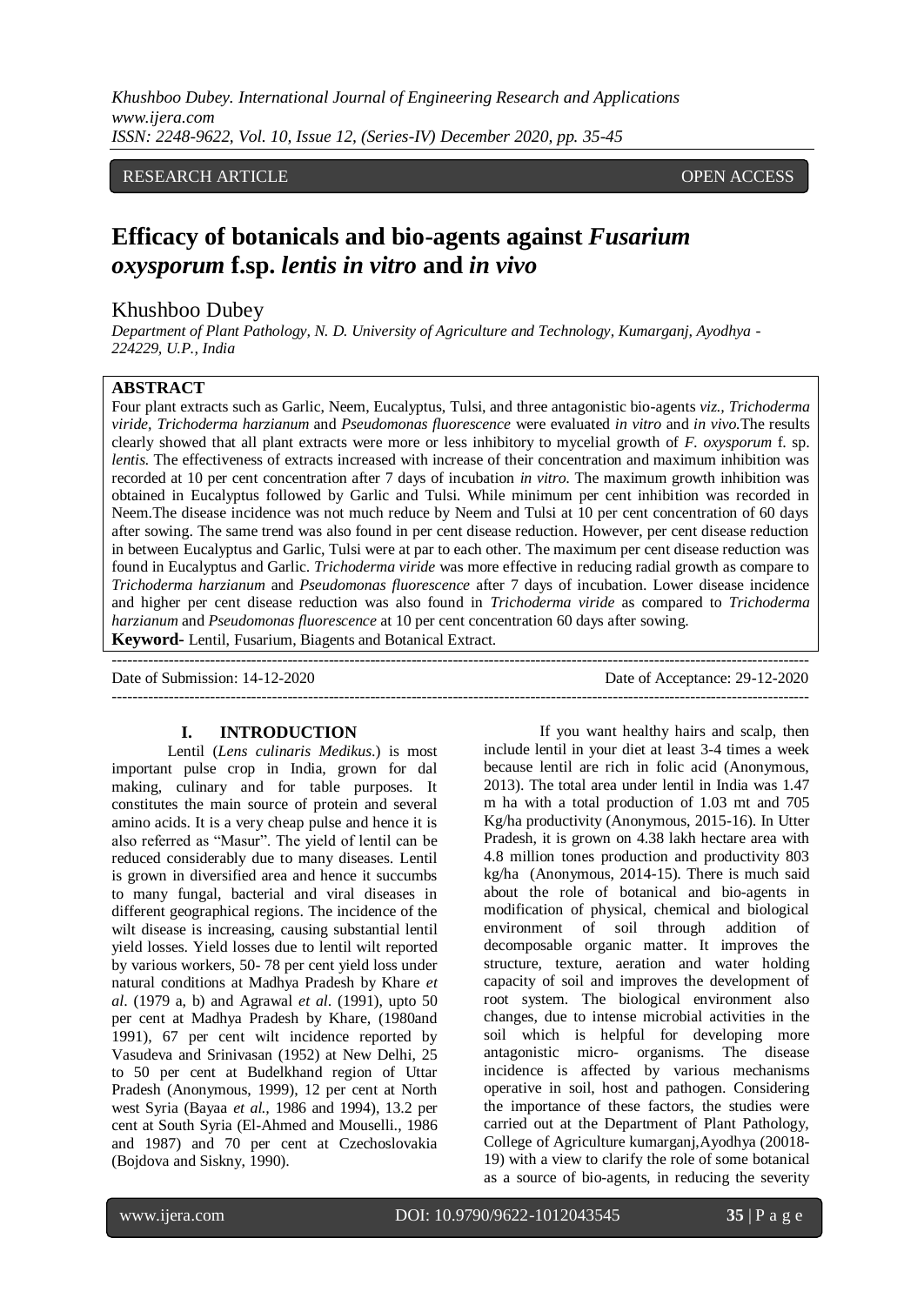and ultimately the losses caused by wilt causing organisms.

#### **II. MATERIAL AND METHODS A. Efficacy of plant extract against** *Fusarium* **wilt of lentil** *in vitro***:**

In order of find out the efficacy of four plants extract against the *Fusarium* wilt *viz*., Neem, Garlic, Tulsi and Eucalyptus were used. Detailed description of plant and their part used are given in Table 1.

| S. No.     | <b>Common name</b> | <b>English name</b> | <b>Botanical name</b> | <b>Part used</b> |
|------------|--------------------|---------------------|-----------------------|------------------|
| . .        | <b>Neem</b>        | Neem                | Azadirachta indica    | Leaves           |
| <u>، ،</u> | Lahsun             | Garlic              | Allium sativum        | <b>Bulbs</b>     |
| . ب        | Tulsi              | Basil               | Ocimum sanctum        | Leaves           |
| 4.         | Eucalyptus         | Eucalyptus          | Eucalyptus globules   | Leaves           |

Fresh leaves and bulb were collected and wash thoroughly in clean water. Hundred ml of sterilized water and heated at  $80^{\circ}$ C for 10 minutes. The material was filtered through double layered muslin cloth.

All the plant extract were tested at 5 and 10 per cent concentration under *in vitro* condition by using food poison technique to study the inhibitory effect of these botanicals on radial growth of *Fusarium oxysporum*. Ten ml plant extracts of stock solution were added to the 90.00 ml of sterilized cooled PDA medium. The flasks were thoroughly taken to get uniform mix of the extracts under aseptic condition before pouring it into the Petri dishes. Twenty ml medium was poured into each Petri dish. Eight treatment having three replications were maintained Control treatment was maintained by pouring PDA medium without plant extracts. Five mm discs of 7 days old pure culture of *Fusarium oxysporum* f. sp. *lentis* were cut with sterilized cork borer and placed in the center of plant extracts amended Petri plates. These Petri plates were incubated at  $25 \pm 2^0C$ . The observation was recorded on radial growth and per cent inhibition at 4 days and 7 days of incubation in plant extracts amended Petri plates as well as in control.

Per cent growth inhibition was calculated using formula:

 $I = \frac{C - T}{T} \times 100$ C I = Per cent inhibition of fungal growth  $C =$  Radial growth of control T = Radial growth of treated Petri plates.

**b. Efficacy of bio-agents** *Fusarium* **wilt of lentil**  *in***-***vitro***:-**

**Table 2. List of bio-agents used for dual culture technique: S. Name of bio-** **No. agents** 1. *Trichoderma viride* 2. *Trichoderma harzianum* 3. *Pseudomonas fluorescence*

Three bio-agent were used *viz*., *Trichoderma viride*, *Trichoderma harzianum* and *Pseudomonas fluorescence* which obtained from the Department of Plant Pathology, NDUA&T, Kumarganj, Faizabad (U.P.).The antagonistic potential of *Trichoderma virde, Trichoderma harzianum* and *Pseudomonas fluorescence* against *F. oxysporum* f.sp. *lentis* was assessed in dual culture technique. Measuring radial growth of the *F. oxysporum* f.sp. *lentis* as well as that of bioagents.The mycelia disc of 3 mm diameter from the margin of 7 day old culture of bio-agents and *F*. *oxysporum* f.sp. *lentis* were placed on solid PDA in paired combination at distance of 2.5 cm from each other in four replication. Control set was made by inoculating *F*. *oxysporum* f.sp. *lentis* singly on the medium. Dual Petri dishes were incubated at 28 <sup>0</sup>C in BOD incubator and the extent of interaction was observed by measuring area covered by in dual culture and in the control at 4 and 7 days of incubation. The per cent inhibition of the interacting fungi was calculated as follows:

$$
I = \frac{A1 - A2}{A1} \times 100
$$

Where as,

 $A_1$  = Area covered by *Fusarium oxysporum* f.sp. *lentis* the in control.

 $A_2$  = Area covered by the *Fusarium oxysporum* f.sp. *lentis* in dual culture.

**A. Efficacy of plant extracts against** *Fusarium* **wilt** *in vivo***.**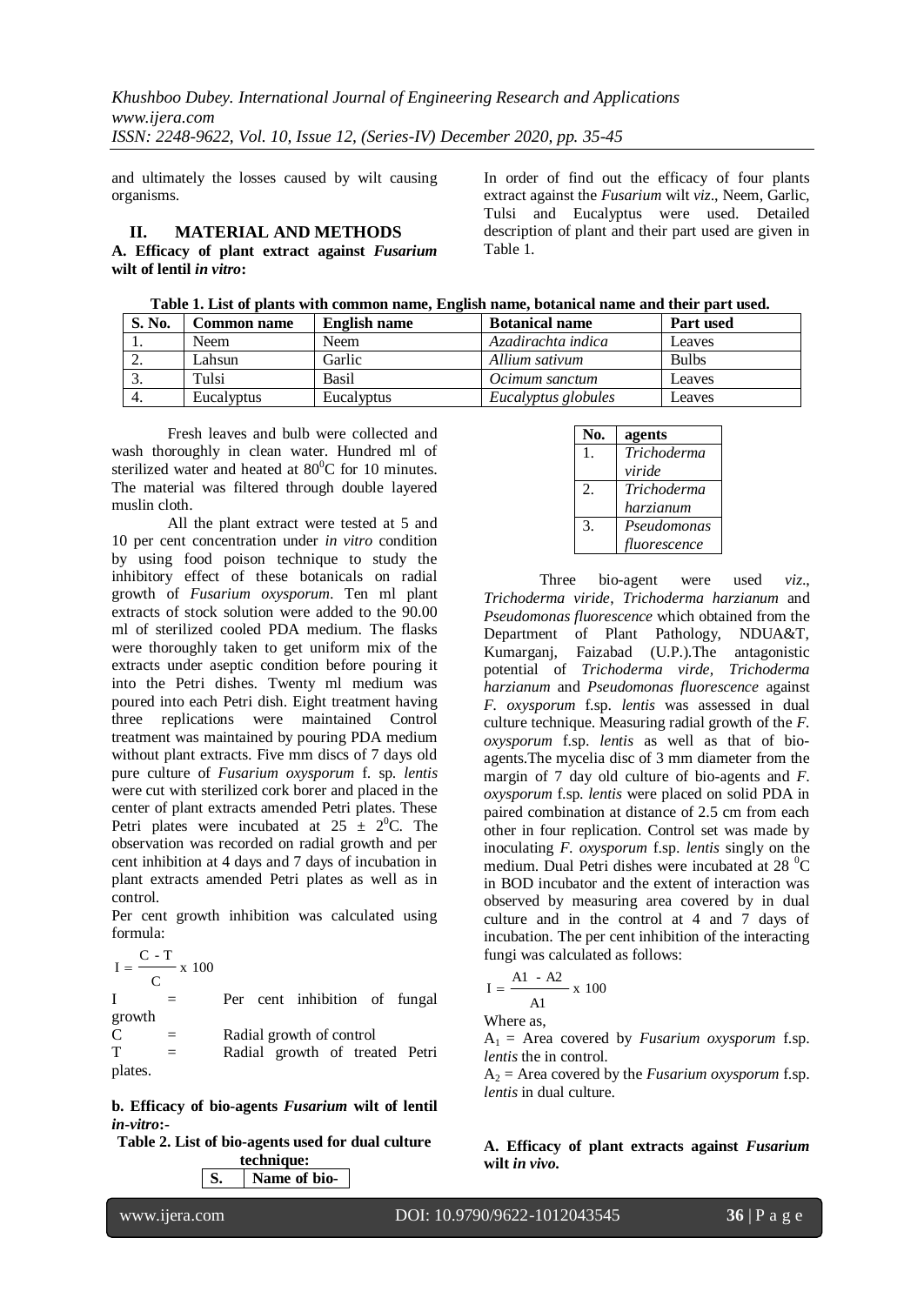The effective concentration of plant extracts found effective *in vitro* were further tested *in vivo*. Control pots were filled with soil without adding inoculum. After 4 days, plant extracts 10 per cent @ 100 ml per kg of soil was thoroughly mixed to determine the effect of plant extract *in vivo*. The seeds of highly susceptible variety of lentil (L 9-12) were sown in each pots where finally four plants were maintained. The experimental was conducted in C.R.D. with 5 treatments including control. First appearance of disease, disease incidence and per cent disease control were observed at 30 and 60 days after sowing. Per cent disease incidence and per cent disease control were calculated by using following formula.

Per cent disease incidence  $-x$  100 Total number of plant Number of infected plant  $=$ C - T

Per cent disease control  $=$   $\frac{\ }{3}$  x 100 C

#### Where,

C= Per cent disease incidence of control pots T= Per cent disease incidence in treated pots

#### **B. Efficacy of bio-agent against** *Fusarium* **wilt of lentil** *in vivo***:**

The bio-agents were also used for *in*- *vivo* reduction of *F*. *oxysporum* f.sp. *lentis* caused by wilt disease of lentil by adding *Trichoderma viride*, *Trichoderma harzianum* and *Pseudomonas fluorescence* in soil. *Trichoderma viride*, *T*. *harzianum* and *Pseudomonas fluorescence* were mass multiplied in vitro. A suitable medium for growth of *Trichoderma viride*, *T*. *harzianum* and *Pseudomonas fluorescence* was prepared by taking following ingredients:

| Sorghum bran                                     |        | 1000g     |               |                  |
|--------------------------------------------------|--------|-----------|---------------|------------------|
| Carboxy methyl cellulose 10.00g                  |        |           |               |                  |
| Sucrose                                          | 50.00g |           |               |                  |
| Lentil flour                                     |        | 4%        | <sub>on</sub> | $\rm{d}r \rm{v}$ |
| weight basis                                     |        |           |               |                  |
| Water                                            |        | $100$ ml. |               |                  |
| Carboxy methyl cellulose and sucrose             |        |           |               | was              |
| thoroughly mixed with sorghum bran. Lentil flour |        |           |               |                  |

was supplemented for source of organic nitrogen. All the substrate was moistened in fresh water for 1 to 2 hr. Then substrates are filled in polypropylene packets @ 100g/ packet filled with polypropylene rings and sterilized by autoclaving 15 *p*.*s*.*i*. pressure for 1.5 hr. Sterilized cooled substrates were then inoculated with 5 mm mycelia disc of the antagonists under aseptic condition. These packets were incubated at  $28\pm10$  °C for 10 days. The mass culture was used for soil treatment @ 10.00 per cent per kg soil. The mass culture was thoroughly mixed with sick soil maintained separately in sick pots. The seed of susceptible variety (L 9-12) was sown and only 10 plant were maintained after germination . The experiment was conducted in CRD with 3 treatments (bio-agents including control) in 4 replication. Pots were kept in glass house and per cent disease incidence and per cent disease reduction was calculated at 30 and 60 days after sowing as described above.

#### **III. RESULT**

## **A.Efficacy of botanicals against** *F***.** *oxysporum* **f.sp.** *lentis on radial growth in vitro:*

In present studies Four plant extract (Table 3) were used to evaluate under *in vitro* against *F. oxysporum* f.sp*. lentis* by poison food technique at 5 and 10 per cent concentration at 4 days and 7 days of inoculation.

#### **After 4 days of incubation:**

It may be seen from the data (Table 3) that minimum radial growth was obtained in Eucalyptus (4.0 mm) followed by Garlic (5.11 mm), Tulsi (3.50 mm) and Neem (9.10 mm). The radial growth in control was (22.0 mm). The radial growth significantly differed in different treatment with other expect Garlic and Tulsi, Neem which were at par to each other Similarly there was no significant difference observed in radial growth of Garlic and Tulsi at 5 per cent concentration.The maximum per cent growth inhibition was recorded in Eucalyptus (81.81%) followed by Garlic (76.77%), Tulsi (74.59%) and Neem (58.63%) at 5 per cent concentration.

**Table 3. Effect of plant extracts against** *F. oxysporum* **f. sp.** *lentis* **on radial growth and growth Inhibition at 5 per cent concentration** *in vitro* **after 4 days incubation***.*

| <b>Plant extracts</b> | Concentration $(5\%)$ |                           |  |
|-----------------------|-----------------------|---------------------------|--|
|                       | Radial growth (mm)    | Growth inhibition $(\% )$ |  |
| Neem                  | 9.10                  | 58.63 (49.95)             |  |
| Garlic                | 5.11                  | 76.77 (61.14)             |  |
| Tulsi                 | 5.60                  | 74.59 (59.67)             |  |
| Eucalyptus            | 4.0                   | 81.81 (64.75)             |  |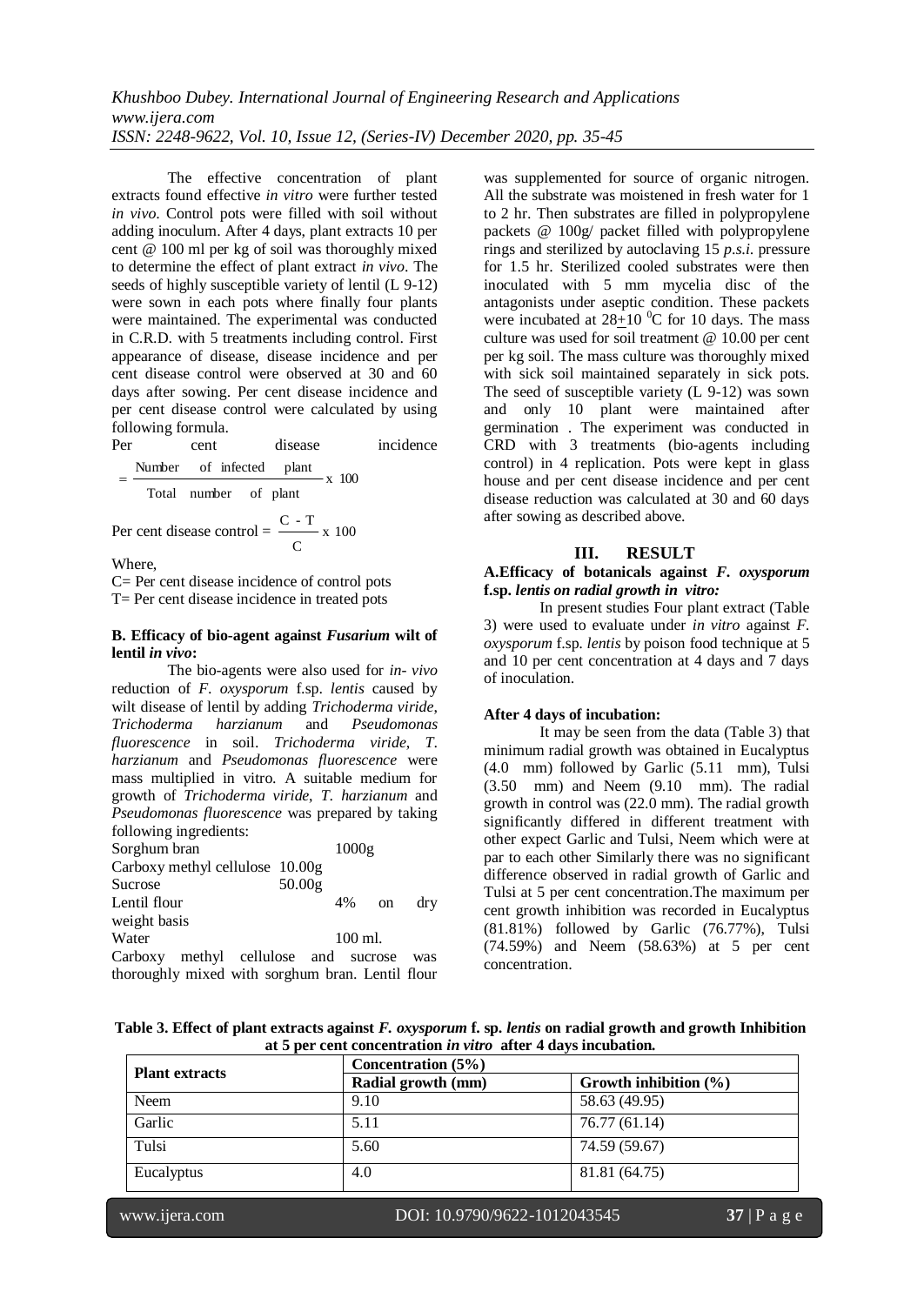*Khushboo Dubey. International Journal of Engineering Research and Applications www.ijera.com ISSN: 2248-9622, Vol. 10, Issue 12, (Series-IV) December 2020, pp. 35-45*

| Control    | 22.0 | 00.00 |
|------------|------|-------|
| $SEm\pm$   | 0.82 | 1.02  |
| CD at $5%$ | 2.60 | 3.21  |

#### **Figure given in parenthesis are transformed value**

The radial growth was recorded at 10% concentration of Eucalyptus (2.48 mm) followed by Garlic (3.25 mm), Tulsi (3.50 mm) and Neem (6.08 mm). The maximum radial growth observed in control (22.0 mm). The radial growth significantly differed in different treatments with other expect, Garlic and Tulsi which were at par to each other.Similarly there was no significant difference observed in radial growth of Garlic and Neem after 4 days of incubation.In 10 per cent concentration in growth inhibition of *F*. *oxysporum* f.sp. *lentis* was recorded in Eucalyptus (88.72%), Garlic (85.22%), Tulsi (84.09%) and Neem (72.36%). The per cent growth inhibition in between Garlic and Tulsi were significantly to each other. However, per cent growth inhibition in rest of the treatments was different (Table 4).

**Table 4. Effect of plant extracts against** *F. oxysporum* **f. sp.** *lentis* **on radial growth and growth Inhibition at 10 per cent concentration** *in vitro* **after 4 days incubation***.*

| <b>Plant extracts</b> | Concentration (10%) |                          |  |
|-----------------------|---------------------|--------------------------|--|
|                       | Radial growth (mm)  | Growth inhibition $(\%)$ |  |
| Neem                  | 6.08                | 72.36 (58.89)            |  |
| Garlic                | 3.25                | 85.22 (57.37)            |  |
| Tulsi                 | 3.50                | 84.09 (66.42)            |  |
| Eucalyptus            | 2.48                | 88.72 (70.36)            |  |
| Control               | 22.0                | 00.00                    |  |
| $SEm+$                | 0.50                | 0.77                     |  |
| CD at $5\%$           | 1.59                | 2.42                     |  |

#### **Figure given in parenthesis are transformed value**

## **After 7 days incubation:**

The radial growth was minimum recorded in Eucalyptus (5.23 m) followed by Garlic (5.77 mm), Neem (6.20 mm), and Tulsi (12.28 mm). The radial growth in control was (42.0 mm). The radial growth significantly differed in different treatment with other expect Garlic and Neem which were at par to each other. There was no significantly differences in radial growth were at par to each other at 5 per cent concentration (Table 5).The per cent inhibition in Eucalyptus (87.54%) followed by Garlic (86.26%), Neem (85.23%) and Tulsi (70.76%) at 5 per cent concentration. The per cent growth inhibition in between, Eucalyptus and Garlic and Neem were at par to each other (Table 5).

| Table 5. Effect of plant extracts against F. oxysporum f. sp. lentis on radial growth and growth Inhibition |  |
|-------------------------------------------------------------------------------------------------------------|--|
| at 5 per cent concentration in vitro after 7 days incubation.                                               |  |

| <b>Plant extracts</b> | Concentration $(5\%)$ |                           |  |
|-----------------------|-----------------------|---------------------------|--|
|                       | Radial growth (mm)    | Growth inhibition $(\% )$ |  |
| Neem                  | 6.20                  | 85.23 (57.37)             |  |
| Garlic                | 5.77                  | 86.26 (68.19)             |  |
| Tulsi                 | 12.28                 | 70.76 (57.23)             |  |
| Eucalyptus            | 5.23                  | 87.54 (69.30)             |  |
|                       |                       |                           |  |
| Control               | 42.0                  | 00.00                     |  |
| SEm <sub>±</sub>      | 0.58                  | 0.64                      |  |
| CD at $5\%$           | 1.82                  | 2.04                      |  |

#### **Figure given in parenthesis are transformed value**

The radial growth minimum was recorded in Eucalyptus (3.36 mm) and Garlic (3.75 mm) followed by Neem (4.87 mm) and Tulsi (7.12 mm).

The radial growth in control was (42 mm) at 10 per cent concentration. The radial growth significantly differed in different treatment with each other Garlic, Tulsi and Neem which were at par to each other.Similarly there was no significant difference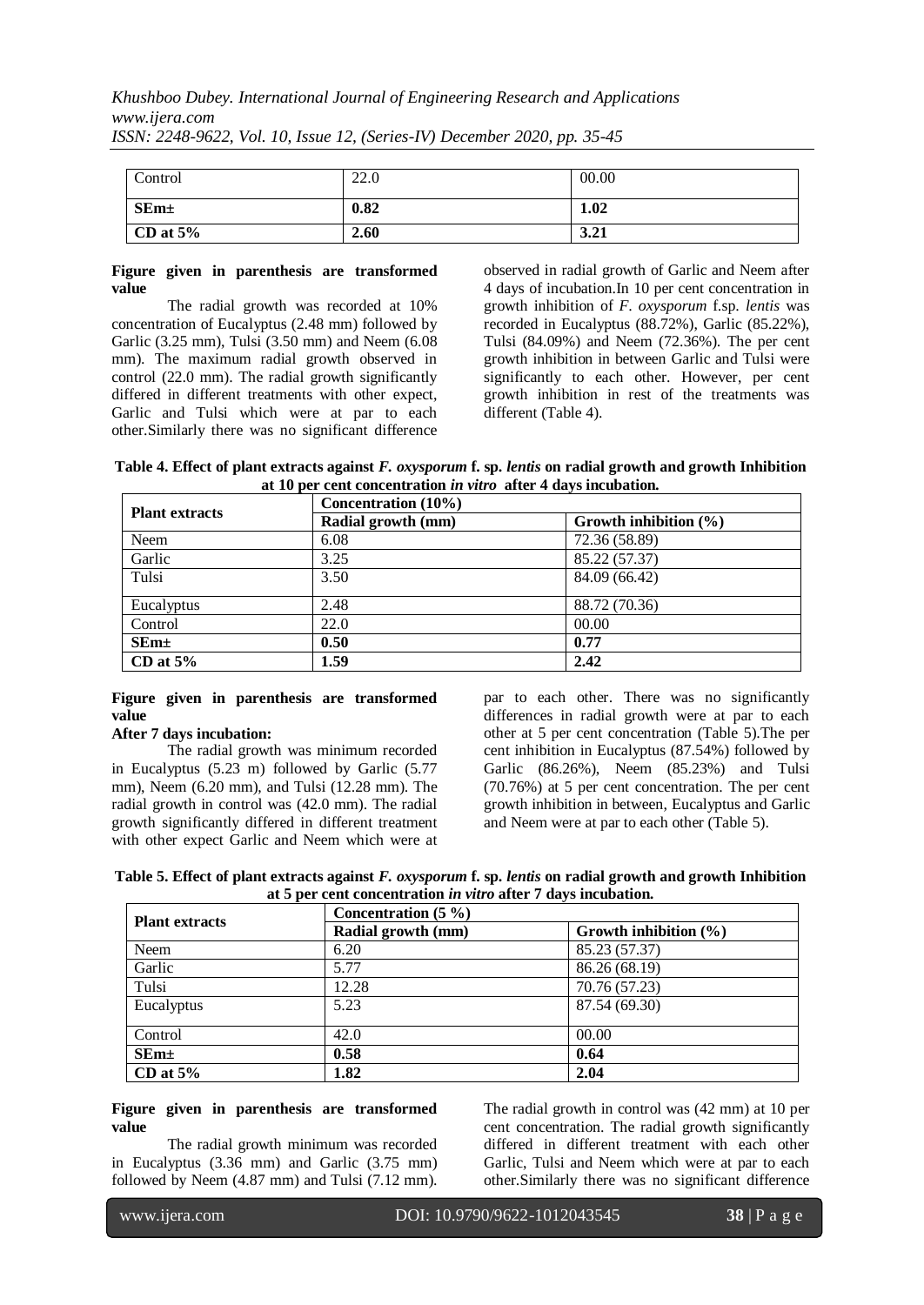observed in radial growth Eucalyptus and Garlic, Tulsi and Neem (Table 6).Thus, result clearly indicated that plant extracts reduced the mycelia growth of *F*. *oxysporum* f,sp. *Lentis* and the effectiveness of extracts increase of their concentration.The maximum growth inhibition was recorded in Eucalyptus (92.0 %) and Garlic (91.11

%) followed by Neem (88.40 %) and Tulsi (83.04 %) at 10 per cent concentration. The per cent inhibition in between Eucalyptus and Garlic, Neem and Tulsi were at par to each other. However, per cent inhibition in rest of the treatment differed significantly to each other (Table 6)

| Table 6. Effect of plant extracts against F. oxysporum f. sp. lent is on radial growth and growth Inhibition |  |
|--------------------------------------------------------------------------------------------------------------|--|
| at 10 per cent concentration in vitro after 7 days incubation.                                               |  |

| <b>Plant extracts</b> | Concentration (10%) |                           |  |
|-----------------------|---------------------|---------------------------|--|
|                       | Radial growth (mm)  | Growth inhibition $(\% )$ |  |
| Neem                  | 4.87                | 88.40 (70.09)             |  |
| Garlic                | 3.75                | 91.11 (72.64)             |  |
| Tulsi                 | 7.12                | 83.04 (65.65)             |  |
| Eucalyptus            | 3.36                | 92.00 (73.57)             |  |
| Control               | 42.0                | 00.00                     |  |
| SEm <sub>±</sub>      | 0.32                | 0.38                      |  |
| CD at $5%$            | 1.02                | 1.22                      |  |

#### **Figure given in parenthesis are transformed value**

The per cent inhibition in radial growth was higher at 10 per cent concentration as compared to 5 per cent concentration after 4 days and 7 days of incubation.

#### **B. Efficacy of bio-agent against** *F***.** *oxysporum* **f.sp.** *lentis* **on radial growth and per cent inhibition using dual culture technique:**

The efficacy of bio-agent *Trichoderma viride*, *Trichoderma harzianum* and *Pseudomonas fluorescence* were tested for radial growth and per cent inhibition of *F*. *oxysporum* f.sp. *lentis* by using dual culture technique.

# **After 4 days of incubation:**

The radial growth was recorded maximum in *Trichoderma harzianum* (13.50 mm) followed by *Pseudomonas fluorescence* (11.51 mm) and *Trichoderma viride* (47.68 mm). The radial growth in control was (22.0 mm). The radial growth significantly differed with each other in all the treatments after 4 days of incubation.*Trichoderma viride* showed maximum per cent growth inhibition (68.18 %) followed by *Pseudomonas fluorescence* (47.68 %) and *Trichoderma harzianum* (38.63 %) at 4 days of incubation, respectively which significantly differed with each other (Table 7)

| Table 7. Efficacy of bio-agents against F. oxysporum f. sp. lentis on radial growth and growth Inhibition |  |
|-----------------------------------------------------------------------------------------------------------|--|
| using dual culture technique after 4 days incubation.                                                     |  |

| <b>Fungal antagonism</b> | Radial growth (mm) | Growth inhibition $(\%)$ |
|--------------------------|--------------------|--------------------------|
| Trichoderma viride       | 7.00               | 68.18 (55.61)            |
| Trichoderma harzianum    | 13.50              | 38.63 (38.41)            |
| Pseudomonas fluorescence | 11.51              | 47.68 (43.62)            |
| Control                  | 22.0               | 00.00                    |
| SEm <sub>±</sub>         | 0.88               | 0.80                     |
| CD at $5\%$              | 2.89               | 2.62                     |

## **Figure given in parenthesis are transformed value**

## **4.3.3.2 After 7 days incubation:**

The similar result were obtained at 7 days of incubation, however, the radial growth were *Trichoderma harzianum* (18.96 mm), *Pseudomonas fluorescence* (15.10 mm) and *Trichoderma viride* (9.67 mm). The radial growth in control was (42.0 mm). The radial growth significantly differed with each other in all the treatments after 7 days of incubation (Table 8).*Trichoderma viride* showed maximum per cent inhibition (76.97 %) followed by *Pseudomonas fluorescence* (64.04 %), *Trichoderma harzianum* (54.85 %) after 7 days of incubation, respectively which significantly differed with each other (Table 8).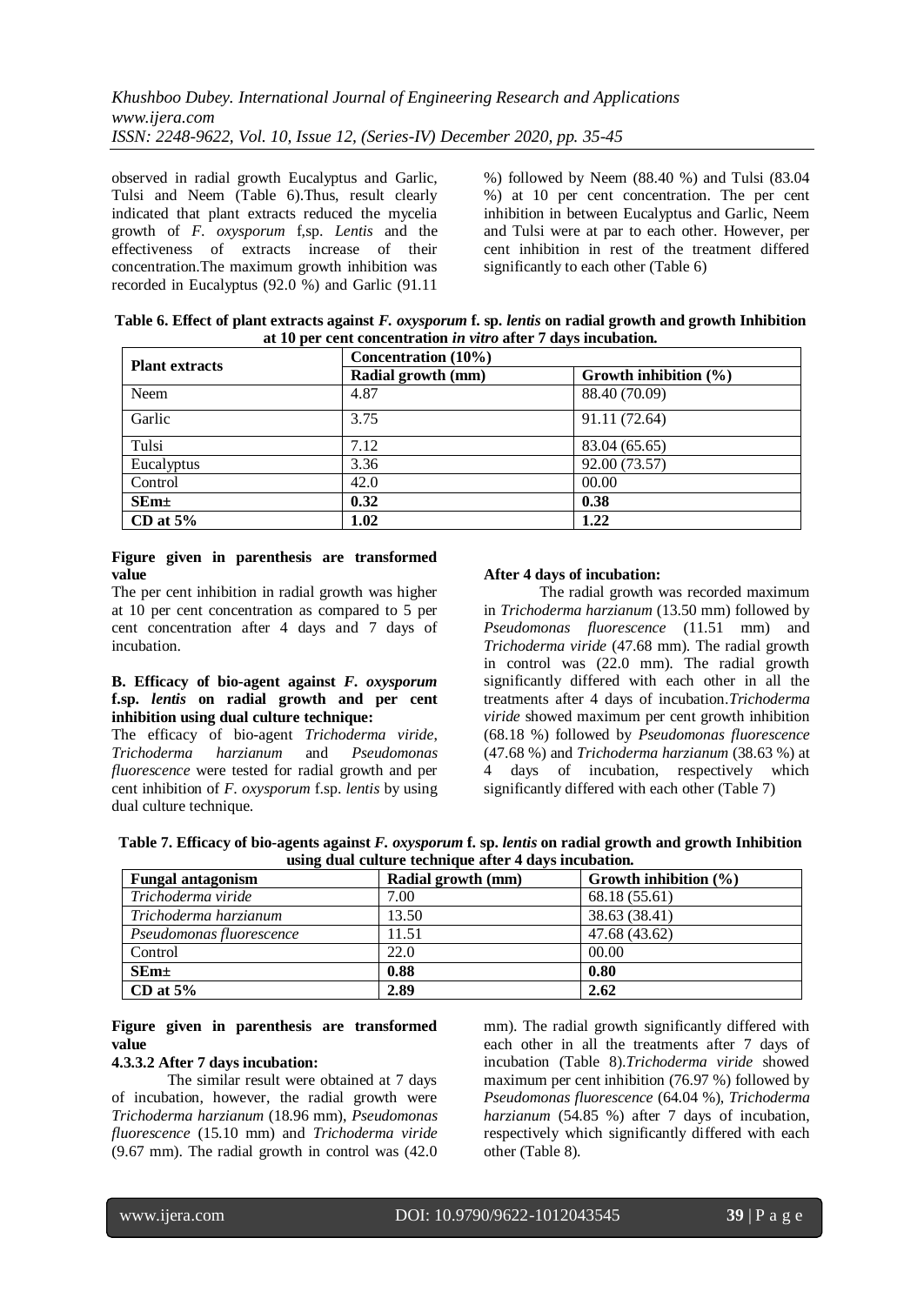| Table 8 Efficacy of bio-agents against F. oxysporum f. sp. lent is on radial growth and growth Inhibition |
|-----------------------------------------------------------------------------------------------------------|
| using dual culture technique after 7 days incubation.                                                     |

| <b>Fungal Antagonist</b> | <b>Radial growth</b> | <b>Growth inhibition</b> |
|--------------------------|----------------------|--------------------------|
|                          | (mm)                 | (%)                      |
| Trichoderma viride       | 9.67                 | 76.97 (61.27)            |
| Trichoderma harzianum    | 18.96                | 54.85 (47.75)            |
| Pseudomonas fluorescence | 15.10                | 64.04 (53.13)            |
| Control                  | 42.0                 | 00.00                    |
| $SEm+$                   | 0.64                 | 0.32                     |
| CD at $5\%$              | 2.09                 | 1.05                     |

**Figure given in parenthesis are transformed value**

Thus, it is very clear that *Trichoderma viride* was better in reducing radial growth of *F*. *oxysporum* f.sp. *lentis* as compared to *Trichoderma harzianum* and *Pseudomonas fluorescence* in vitro**.**

## **A. Efficacy of plant extracts against** *F. oxysporum* **f. sp.** *Lentis* **on per cent disease incidence and growth reduction** *in vivo:*

Ten per cent concentration was found most effective *in vitro* was further tested *in vivo* at 30 days and 60 days after sowing.

## **At 30 days after sowing:**

The minimum disease incidence was found in Eucalyptus (21.50 %) followed by Garlic (23.41 %), Tulsi (31.25 %), Neem (34.50 %) and control (80.0 %). The per cent disease incidence in between Eucalyptus and Garlic, Tulsi and Neem were at par to each other (Table 9).The maximum disease reduction was found in Eucalyptus (73.12 %) followed by Garlic  $(70.73 \%)$ , Tulsi  $(60.93 \%)$  and Neem (56.87 %). The per cent disease reduction in between Eucalyptus and Garlic, Tulsi and Neem were at par to each other. Rest of the treatments significantly differed from each other with respect to per cent disease control (Table 9).

| Table 9. Effect of plant extracts on disease incidence and disease reduction against F. oxysporum f.sp. |
|---------------------------------------------------------------------------------------------------------|
| Lentis in vivo at 30 days after sowing.                                                                 |

| <b>Plant extract</b> | Concentration $(\% )$ | Disease incidence $(\% )$ | Disease Reduction $(\% )$ |
|----------------------|-----------------------|---------------------------|---------------------------|
| Neem                 | 10                    | 34.50(35.97)              | 56.87 (48.91)             |
| Garlic               | 10                    | 23.41(28.93)              | 70.73 (57.23)             |
| Tulsi                | 10                    | 31.25(33.95)              | 60.93 (51.30)             |
| Eucalyptus           | 10                    | 21.50(27.63)              | 73.12 (58.76)             |
| Control              |                       | 80.0                      | 00.00                     |
| SEm <sub>±</sub>     |                       | 0.40                      | 0.55                      |
| CD at $5\%$          |                       | 1.30                      | 1.79                      |

#### **Figure given in parenthesis are transformed value**

## **At 60 days after sowing:**

The minimum disease incidence was obtain in Eucalyptus (25.50 %) followed by Garlic (28.0 %), Tulsi (34.45 %), Neem (40.50 %) and control (95 %) was recorded at 10 per cent concentration of 60 days after sowing. The disease incidence in between Eucalyptus and Garlic were at par to each other (Table 10). Thus, the minimum disease incidence was observed in Eucalyptus and Garlic and it was maximum in Neem and Tulsi.

| Table 10. Effect of plant extracts on disease incidence and disease reduction against F. oxysporum f. sp. |  |
|-----------------------------------------------------------------------------------------------------------|--|
| <i>Lentis in vivo</i> at 60 days after sowing.                                                            |  |

| <b>Plant extract</b> | <b>Concentration</b><br>$(\%)$ | <b>Disease</b><br>incidence $(\% )$ | <b>Disease</b><br>reduction $(\% )$ |
|----------------------|--------------------------------|-------------------------------------|-------------------------------------|
| Neem                 | 10                             | 40.50 (39.52)                       | 57.36 (49.20)                       |
| Garlic               | 10                             | 28.00 (31.95)                       | 70.52 (57.10)                       |
| Tulsi                | 10                             | 34.45 (35.91)                       | 63.73 (52.95)                       |
| Eucalyptus           | 10                             | 25.50 (30.33)                       | 73.15 (58.76)                       |
| Control              |                                | 95.0                                | 00.00                               |
| $SEm\pm$             |                                | 0.258                               | 0.49                                |
| CD at $5\%$          |                                | 0.84                                | 1.62                                |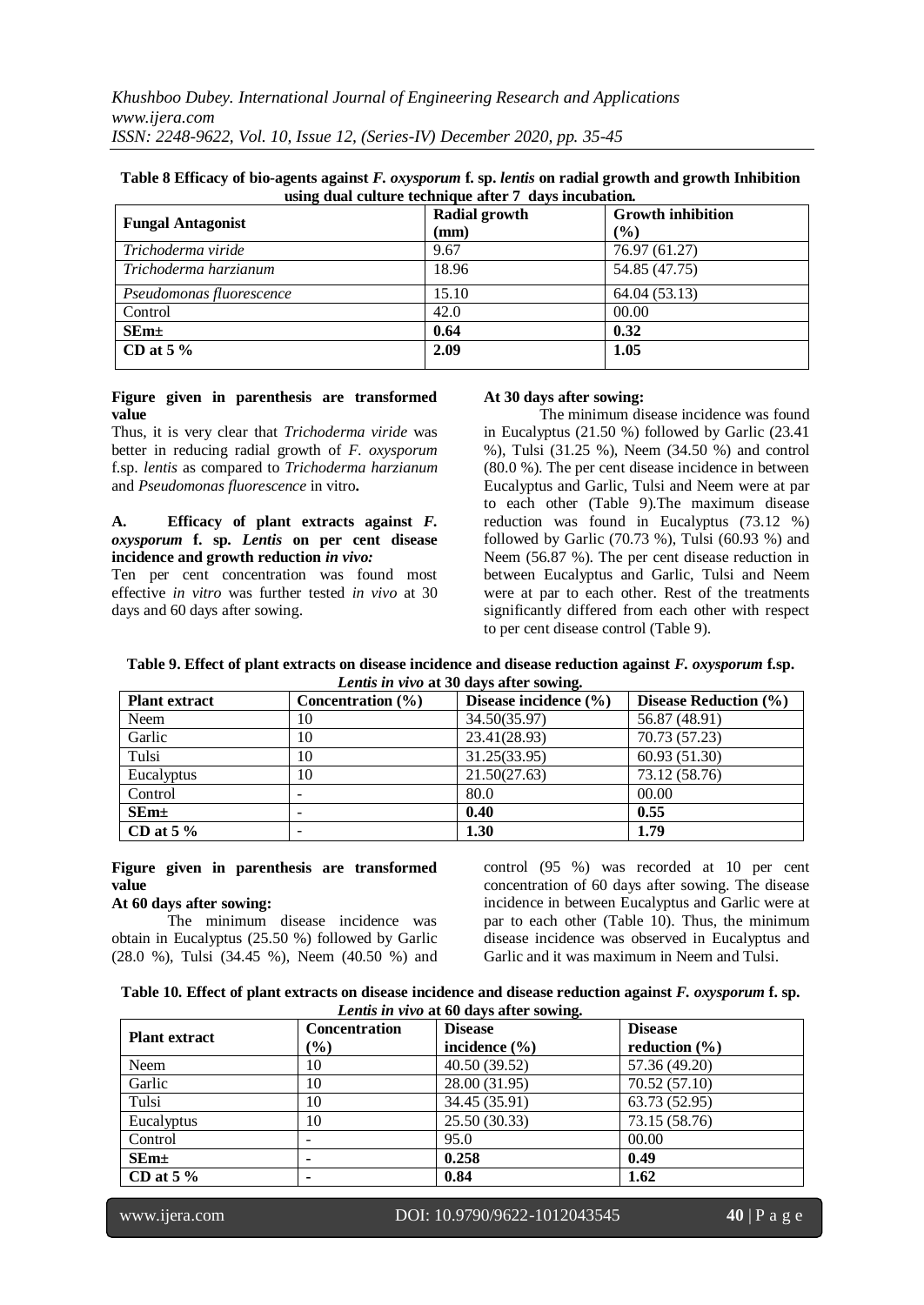#### **Figure given in parenthesis are transformed value**

The maximum disease reduction was obtained in Eucalyptus (73.15 %) followed by Garlic (70.52 %), Tulsi (63.73 %) and Neem (57.36 %) at 10 per cent concentration of 60 days after sowing.The per cent disease reduction in between Eucalyptus and Garlic, Tulsi and Neem were at par to each other. Similarly there was no significant difference observed of disease reduction in Garlic and Tulsi at 10 per cent concentration of 60 days after sowing. Per cent disease reduction in rest of the treatment differed significantly (Table 10).Thus, the disease reduction was maximum in Eucalyptus and Garlic and minimum in Neem, Tulsi at 30 days and 60 days after sowing.

## **B. Efficacy of bio-agents against** *F***.** *oxysporum* **f.sp.** *lentis* **on disease incidence and disease reduction** *in vivo:*

The results revealed that *Trichoderma viride*, *Trichoderma harzianum* and *Pseudomonas fluorescence* significantly reduced disease incidence at 30 and 60 days after sowing.

## **At 30 days after sowing:**

The disease incidence was minimum in *Trichoderma viride* (16.50 %) followed by *Pseudomonas fluorescence* (25.50 %) and *Trichoderma harzianum* (31.17 %). The disease incidence in control was (80.0 %) at 30 days after sowing, respectively which differed (Table 11) significantly to each other.

**Table 11. Efficacy of bio-agents against** *F. oxysporum* **f. sp.** *Lentis* **on disease incidence and disease reduction** *in vivo* **at 30 days after sowing:**

| <b>Fungal antagonist</b> | <b>Concentration</b><br>(9/0) | incidence Disease<br><b>Disease</b><br>(%) | reduction<br>$($ %) |
|--------------------------|-------------------------------|--------------------------------------------|---------------------|
| Trichoderma viride       | 10                            | 16.50(23.97)                               | 79.37 (62.65)       |
| Trichoderma harzianum    | 10                            | 31.17 (33.89)                              | 61.03(51.35)        |
| Pseudomonas fluorescence | 10                            | 25.50(30.33)                               | 68.12 (55.61)       |
| Control                  |                               | 80.0                                       | 00.00               |
| SEm <sub>±</sub>         |                               | 0.116                                      | 0.46                |
| CD at $5\%$              |                               | 0.44                                       | 1.63                |

#### **Figure given in parenthesis are transformed value**

The maximum disease control was obtained in *Trichoderma viride* (79.37 %) followed by *Pseudomonas fluorescence* (68.12%), *Trichoderma harzianum* (61.03 %) at 30 days after sowing which significantly, differed with each other.

## **At 60 days after sowing:**

The maximum disease incidence was recorded in control (95.0 %) followed by *Trichoderma harzianum* (35.50%), Pseudomonas fluorescence (28.43 %) and *Trichoderma viride* (19.64 %) which were significantly different to each other (Table 12).

**Table 12. Efficacy of bio-agents against** *F. oxysporum* **f. sp.** *Lentis* **on disease incidence and disease reduction** *in vivo* **at 60 days after sowing:**

| Teauchon <i>m Tero</i> at ou an 10 and forming. |                      |                   |                             |  |
|-------------------------------------------------|----------------------|-------------------|-----------------------------|--|
| <b>Fungal antagonist</b>                        | <b>Concentration</b> | Disease incidence | reduction<br><b>Disease</b> |  |
|                                                 | $\frac{1}{2}$        | (%)               | $\frac{9}{6}$               |  |
| Trichoderma viride                              | 10                   | 19.64 (26.28)     | 79.32 (62.85)               |  |
| Tricoderma harzianum                            | 10                   | 35.50 (36.57)     | 52.30 (62.63)               |  |
| Pseudomonas fluorescence                        | 10                   | 28.43 (32.29)     | 57.79 (70.07)               |  |
| Control                                         |                      | 95.0              | 00.00                       |  |
| SEm <sub>±</sub>                                |                      | 0.66              | 0.47                        |  |
| CD at $5\%$                                     |                      | 2.31              | 1.65                        |  |

## **Figure given in parenthesis are transformed value**

Similar result were found in 60 days after sowing where maximum disease reduction was recorded in *Trichoderma viride* (79.32 %) followed by *Pseudomonas fluorescence* (57.79 %), *Trichoderma harzianum* (52.30 %) which were at par to other (Table 12).Results clearly indicated that *Trichoderma viride* was better as compare to *Trichoderma hrzianum* and *Pseudomonas fluorescence* in reducing disease and enhancing plant disease reduction.

# **IV. DISCUSSION**

## **A. Efficacy of botanicals against** *F. oxysporum* **f***.***sp***. lentis in vitro:*

During the present investigation extracts of four plants namely Neem, Garlic, Tulsi and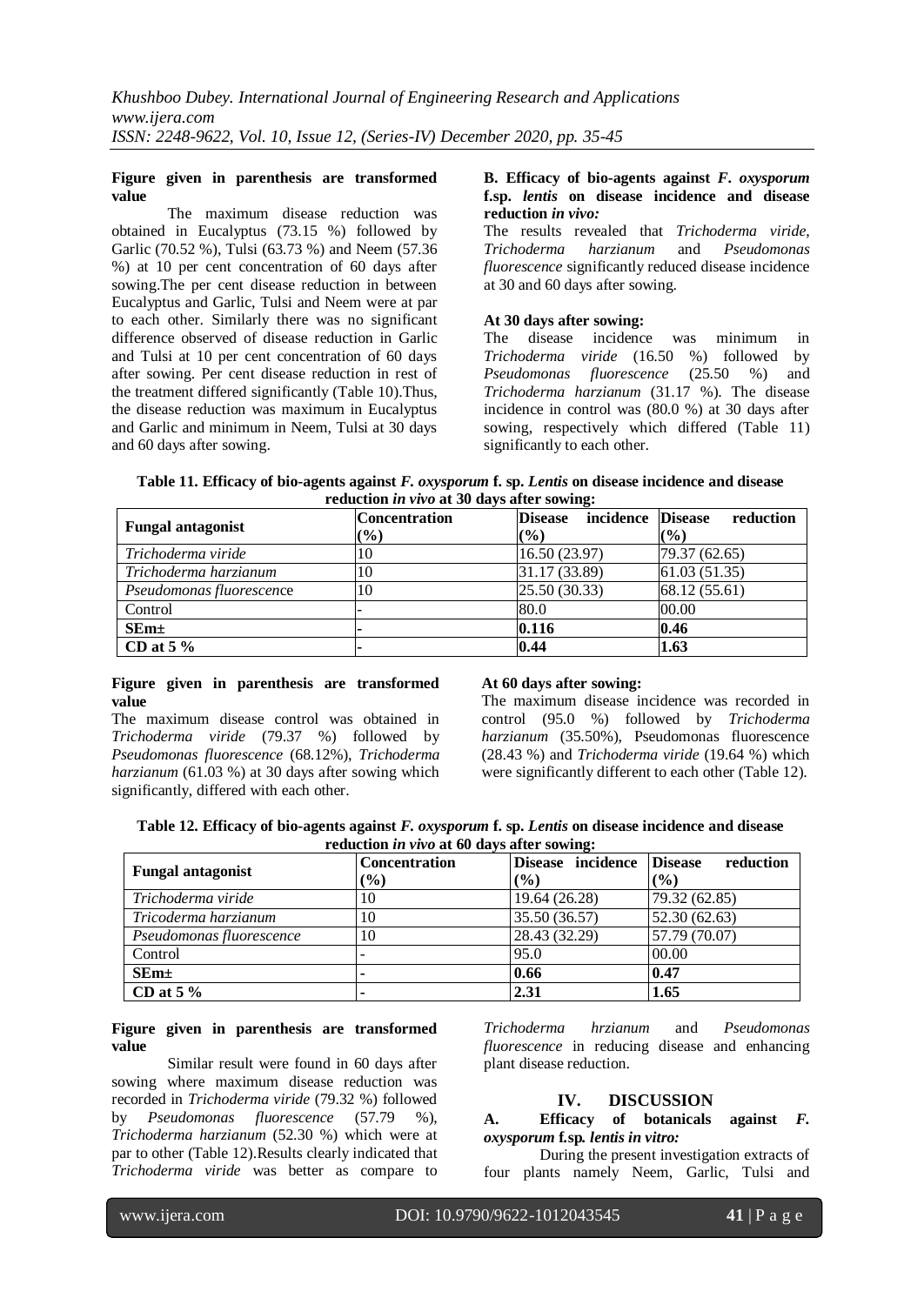Eucalyptus were evaluated for fungi toxicity against *Fusarium oxysporum* f.sp. *lentis* by using poison food technique. The result showed that all plant extracts were more or less inhibitory to mycelia growth and increasing per cent inhibition in growth of *Fusarium oxysporum* f.sp. *lentis***.** The effectiveness of the extracts increased with an increase in concentration and the maximum inhibition was recorded at 10 per cent concentration. The radial growth ranged from (0.00) to (7.12 mm) as compared to control (42.0 mm) at 7 days of incubation at 10 per cent concentration. The similar trends were also observed in 5 per cent concentration The radial growth was recorded minimum in eucalyptus (3.36 mm) and Garlic (3.75 mm) followed by Neem (4.87 mm), Tulsi (7.12 mm). The radial growth in control was (42.0 mm) at 7 days of incubation at 10 per cent concentration. The radial growth significantly differed in different treatment with each other except Garlic which were at par to each other .The effect of Neem (4.87 mm) were least with respect to radial growth of pathogen after 7 days of incubation at 10 per cent. In 10 per cent concentration of plant extracts against *Fusarium oxysporum* f.sp. *lentis* maximum radial growth inhibition was recorded in Eucalyptus (92.0  $\%$ ) and Garlic (91.11 %) followed by Neem (88.40) %) and Tulsi (83.04 %). The per cent inhibition in between Eucalyptus and Garlic, Neem and Tulsi were at par to each other. However, per cent inhibition in rest of the treatment differed significantly to each other .The similar patterns were also observed in 5 per cent concentration at 4 days of incubation . Thus, it is very clear that Eucalyptus and Garlic were most effective and Tulsi and Neem least effective in suppressing the growth of *Fusarium oxysporum* f.sp *lentis in vitro*.

The several plant are known to possess antifungal properties against *F*. *oxysporum* f.sp. *lentis* leaf extract of Eucalyptus, Tulsi, Garlic and Neem have been found effective against wilt of lentil caused by *F*. *oxysporum* f.sp *lentis*.The evaluation of plant extract tested *in vitro* had considerable inhibitory effect on the radial growth of *F*. o*xysporum* f.sp. *lentis*. The results also indicated the relatively higher fungi toxicity of Neem extract to control mycelium growth of the *F*. *oxysporum* f.sp *lentis*, showing more than 5 per cent inhibition at lowest concentrations 10 per cent.The Plant extracts of Garlic and Tulsi had nearly equal effective behavior against the fungus, showing 80 to 90 % inhibition of the radial growth at different concentration .These reported are also inconformity with the present findings.

#### **B. Efficacy of bio-agents against** *F. oxysporum* **f. sp.** *lentis in vitro.*

Biological control of plant disease is an integral part of disease management and its aim is to eradicate or manage the pathogen through the activity of other microorganism(s). It can be carried out by either manipulating the existing soil mycoflora to the disadvantage of the pathogen or by adding of non-resident antagonists.Biological management of soil and seed borne diseases are increasing and gaining stature as a possible practical and safe approach (Patel and Anahosur, 2001).

*Trichoderma viride, Trichoderma harzianum* and *Pseudomonas fluorescence* have been used against soil borne pathogen causing diseases in different crops. But only limited information is available on the management of *Fusarium oxysporum* f. sp. *lentis* causing wilt of chickpea. Studies have indicated that *Trichoderma viride, Trichoderma harzianum* and *Pseudomonas fluorescence* have tremendous bio control potential for *Fusarium oxysporum* f. sp. *lentis.* The native isolate of were tested by dual culture technique against *Fusarium oxysporum* f. sp. *lentis in vitro* for inhibiting the mycelial growth and percent inhibition. It was found that *Trichoderma viride* was highly effective in reducing mycelial growth and increasing percent inhibition of *Fusarium oxysporum* f. sp. *lentis* at 4 and 7 days after incubation. The radial growth of 18.96 mm, 15.10 mm, 9.67 mm and 42.00 mm in *Trichoderma harzianum, Pseudomonas fluorescence, Trichoderma viride* and control. The per cent of disease inhibition *Trichoderma viride* (76.97%) as compared to *Pseudomonas fluorescence* (64.04%) and *Trichoderma harzianum* (54.85%) *at* 7 days after incubation.

Ramezani Hesamedin (2010) to test efficacy of two fungal bio agents *viz*., *Trichoderma harzianum, Trichoderma viride,* were evaluated against the lentil vascular wilt pathogen, *Fusarium oxysporum* f. sp. *lentis in vitro* condition using dual culture technique. Among the fungal bio-agents, *Trichoderma viride* produced the maximum inhibition zone of 17 mm compared to the minimum of 7 mm *Trichoderma harzianum.* Soil application of talc- based formulation of *Trichoderma harzianum* and *Trichoderma viride* effectively controlled the vascular wilt of lentil under glasshouse condition.

## **A. Efficacy of botanicals against** *Fusarium oxysporum* **f. sp.** *lentis in vivo.*

Ten per cent concentration of plant extract was found most effective in reducing radial growth *in vitro* which was further tested *in vivo* to find out the effectiveness of the ten plant extracts at 30 and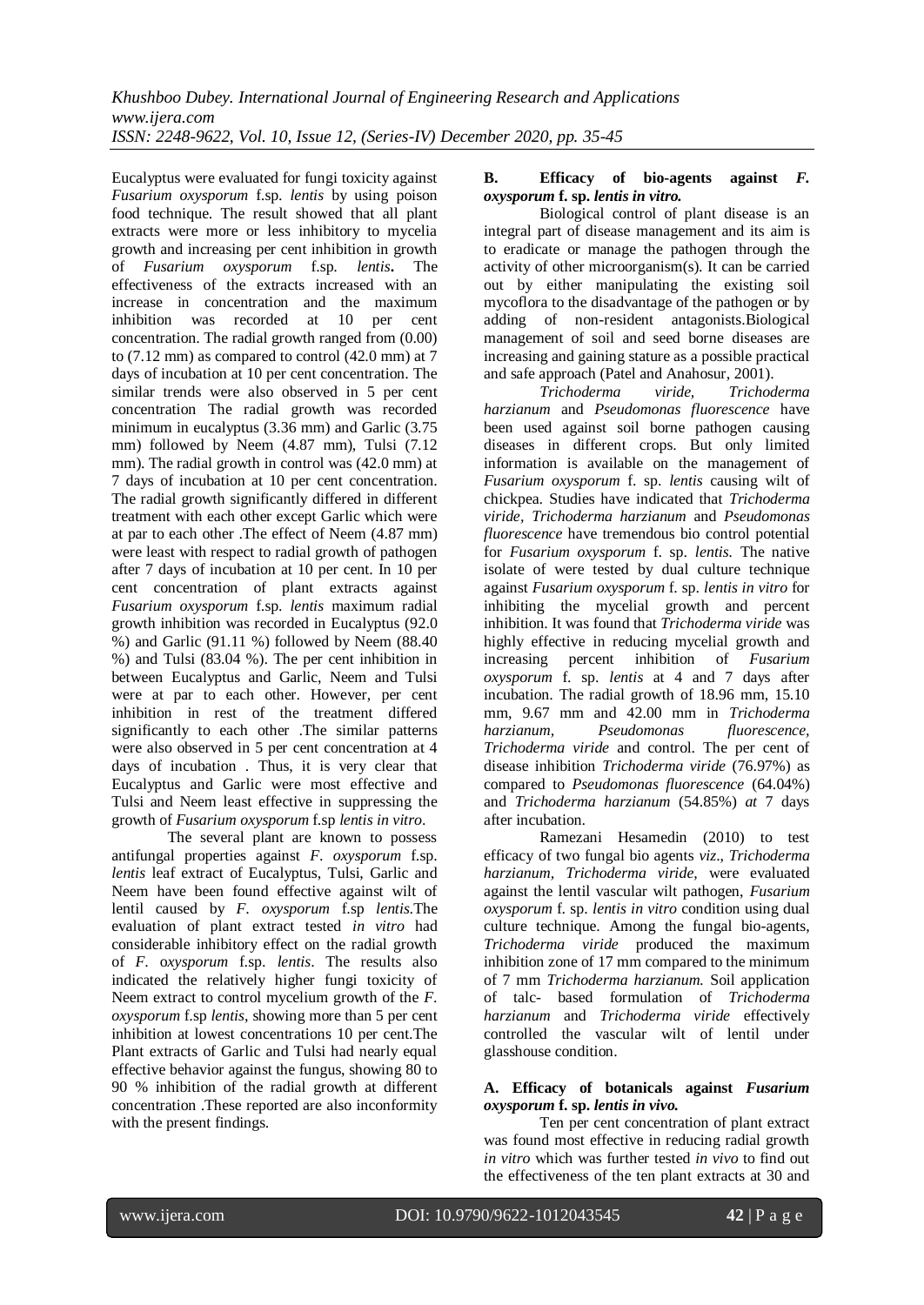60 days after sowing for Fusarium wilt management.The results were also found at 60 days after sowing. The minimum disease incidence was obtained in Eucalyptus (25.50%) followed by Garlic (28.0%), Tulsi (34.45%) and Neem (40.50%). In check, 95.0 per cent disease incidence was recorded. The disease incidence in between Tulsi and Neem were at par to each other.

Thus, the minimum wilt incidence was observed in Eucalyptus and Garlic it was maximum in Neem and Tulsi. The similar results were also found at 30 days after sowing. Disease incidence was not much reduced Tulsi and Neem.The results were also found at 60 days after sowing. The maximum disease reduction was obtained in Eucalyptus (73.15%) followed by Garlic (70.52%), Tulsi (63.73%), Neem (57.36%). The per cent disease reduction in between Eucalyptus and Garlic, Tulsi and Neem were at par to each other. Per cent disease reduction in rest of the treatment differed significantly. Thus, disease reduction was highest in Eucalyptus and Garlic and minimum in Neem and Tulsi at 30 and 60 days after sowing.Singh *et al.*, 2000 also found that Garlic showed maximum wilt disease control *in vivo.*

## **B. Efficacy of bio-agents against** *Fusarium oxysporum* **f. sp.** *lentil in vivo.*

*Trichoderma viride, Trichoderma harzianum* and *Pseudomonas fluoerscence* were also tested in *in vivo* in sick pot against *Fusarium oxysporum* f. sp. *lentis.* The disease incidence was minimum in *Trichoderma viride* (19.64%) followed by *Pseudomonas fluorescence* (28.43%), *Trichoderma harzianum* (35.50) and control (95.0%) at 60 days after sowing which differed significantly to each other. The similar results were also obtained in 30 days after sowing.Disease reduction was maximum in *Trichoderma viride* (79.37%) followed by *Pseudomonas fluorescence* (68.12%) and *Trichoderma harzianum* (61.03%) at 30 days after sowing. The similar results were also found 60 days after sowing where maximum disease reduction was recorded in *Trichoderma viride* (79.32%) followed by *Pseudomonas fluorescence* (57.79) and *Trichoderma harzianum* (52.30%).

Rani S. Ranjitha and Mane S. S. (2014) to test efficacy of two species of fungal bio agents such as *Trichoderma viride, Trichoderma harzianum,* were evaluated against *fusarium* wilt *in vitro* condition using dual culture technique. The highest disease incidence of observed in *Trichoderma harzianum* (35.50%) and *Pseudomonas fluorescence* (28.43%).

Four plant extracts *viz*., Neem, Garlic, Eucalyptus and Tulsi were tested *in vitro* against *Fusarium oxysporum* f. sp. *lentis* follow poison food technique.All the Four plant extract showed significant reduction in radial growth of test fungus at different concentration (5% and 10%). The effectively extracts increased with an increase in concentration and time of incubation (4 days and 7 days).In 10 per cent concentration of plant extracts radial growth was minimum recorded in Eucalyptus (3.36 mm) followed by Garlic (3.75 mm), Neem (4.87mm) and Tulsi (7.12 mm). The radial growth in check was (42.00 mm). The radial growth significantly differed in different treatment with each other except Eucalyptus, Garlic which were at par to each other. Similarly there was no significant difference observed in radial growth Eucalypts and Garlic, Neem of at 10 per cent concentration of 7 days incubation .In 10 per cent concentration growth inhibition of *F. oxysporum* f. sp. *lentis* was recorded in Eucalyptus (92.0 %), Garlic (91.11 %), Neem (88.40 %) and Tulsi (83.04 %). The per cent inhibition in between Eucalyptua and Garlic were significantly to each other. However, per cent inhibition in rest of the treatments was no significantly to each other .The after 4 days of incubation but the radial growth was higher and percent inhibition was lower.The efficacy of bioagents *Trichoderma viride, T. harzianum* and *Pseudomonas fluorescence* were tested for growth and per cent inhibition of *Fusarium oxysporum* f. sp. *lentis* by using dual culture technique. *Trichoderma viride* was more effective as compare to *Pseudomonas fluorescence* and *T. harzianum* in inhibiting the radial growth of *Fusarium oxysporum* f. sp. *lentis* at 4 and 7 days after incubation.The radial growth was minimum in *Trichoderma viride* (9.67 mm) following by *Pseudomonas fluorescence* (15.10 mm) and *Trichoderma harzianum* (18.96) as compared to control (42.00 mm) which were statistically different to each other at 7 days after incubation.*Trichoderma viride, Pseudomonas fluorescence* and *Trichoderma harzianum*  significantly inhibited the radial growth of *Fusarium oxysporum* f. sp. *lentis* as compared to control after 7 days of incubation. *Trichoderma viride* showed higher percent inhibition (76.97 %) as compared to *Trichoderma harzianum* (54.85 %) and *Pseudomonas fluorescence* (64.04 %) after 7 days of incubation, respectively which significantly differed with each other.The similar results were also found at 4 days after incubation, however, the radial growth was more and per cent inhibition was less.Ten per cent concentration of plant extracts was found most effective *in vitro* and was further tested *in vivo* to find out the effectiveness of the four plant extract at 30 and 60 days after sowing.The disease

## **V. CONCLUSION**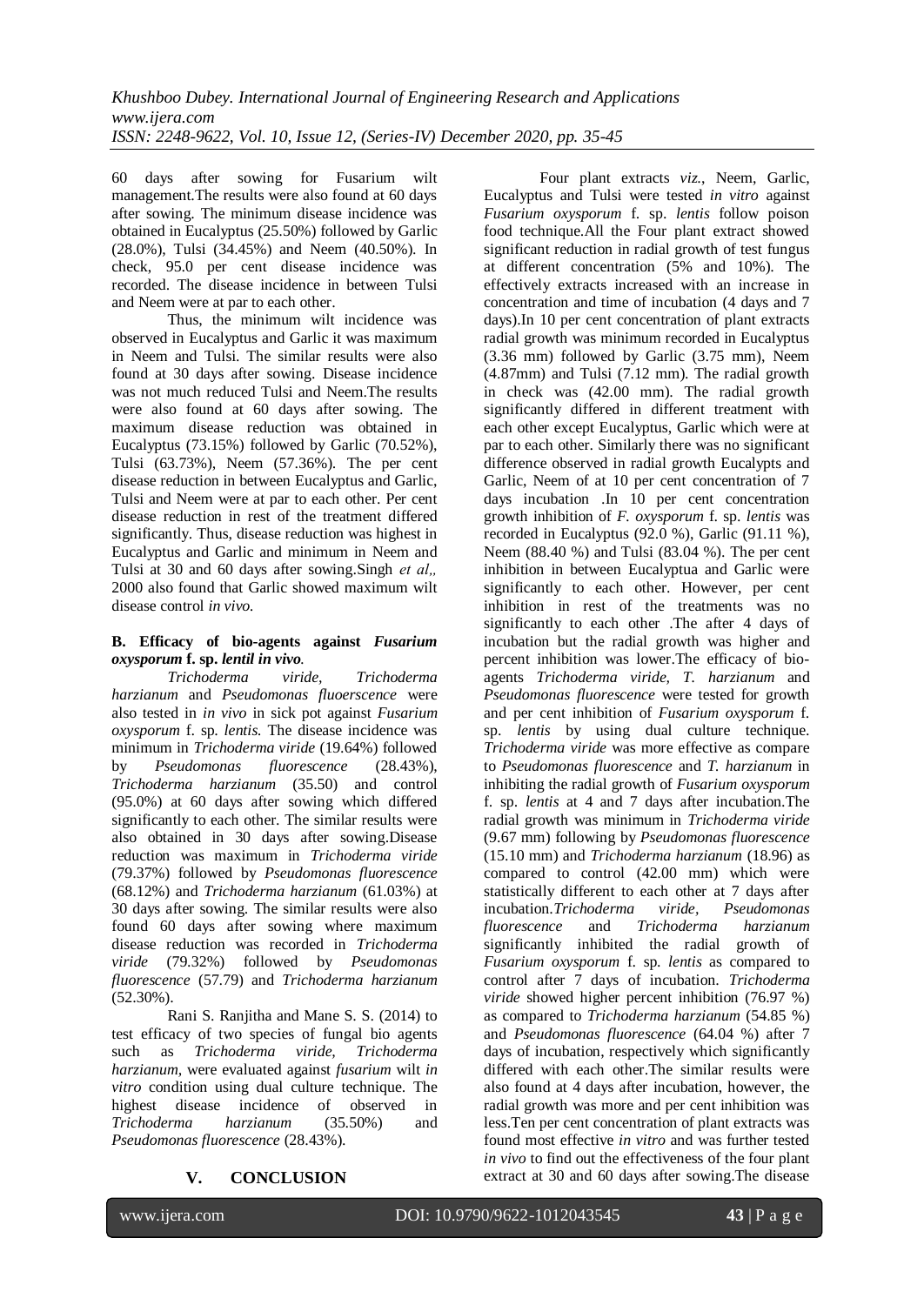*Khushboo Dubey. International Journal of Engineering Research and Applications www.ijera.com ISSN: 2248-9622, Vol. 10, Issue 12, (Series-IV) December 2020, pp. 35-45*

incidence was obtained in Eucalyptus (25.50 %) followed by Garlic (28.0%), Tulsi (34.45 %) and Neem (40.50 %) at 60 day after sowing. In check, 95.0 per cent disease incidence was recorded. The disease incidence in between Tulsi and Neem, were at par to each other. Thus, the minimum wilt incidence was observed in Eucalyptus and Garlic and it was maximum in Neem .The maximum disease control was obtained in Eucalyptus (73.15 %) followed by Garlic (70.52 %), Tulsi (63.73 %) and Neem (57.36 %) at 60 days after sowing. The percent disease control in between Tulsi and Neem were at par to each other. Percent disease control in rest of the treatment differed significantly .The per cent disease incidence and disease control was similar at 30 days after sowing, however, per cent disease incidence was higher while disease control was lower.*Trichoderma viride, Trichoderma harzianum* and *Pseudomonas fluorescence* were also tested *in vivo* for biological management against *F. oxysporum* f. sp. *lentis* following soil treatment under glass house condition.The disease incidence was minimum in *Trichoderma viride* (19.64%) followed by *Pseudomonas fluorescence* (28.43%) and *Trichoderma harzicinum* (35.50 %) which were significantly different to each other at 60 days after sowing. The similar results were also obtained at 30 days after sowing but the disease incidence was lower.The disease reduction was higher in *Trichoderma viride* (79.32 %) as compared to *Pseudomonas fluorescence* (57.79%) and *Trichoderma harzianum* (52.30 %) which differ significantly to each other at 60 days after sowing. However, the per cent disease reduction at 30 days after sowing was (79.37%), (68.12 %) and (61.03 %) in *Trichoderma viride, Pseudomonas fluorescence* and *Trichoderma harzianum* respectively and were at par to each other.

#### **REFERENCES**

- [1]. Anonymous (2012). Project Coordinators Report. Annuls group meet, (*Kharif*) 20-22 may. All India Coordinated Research Project on MullaRP. IIPR, Kanpur. pp. 22.
- [2]. Ahmed, S., Akem, C., Bayaa, B. and Erskine, W. (2002). Integrating host resistance with planting date and fungicide seed treatment to manage *Fusarium* wilt and so increase lentil yield. *Int. J. Pest Manag.,* **48** (2): 121-125.
- [3]. Bayaa, B., Erskine, W. and Singh, M. (1997). Screening of Lentil for resistance to *Fusarium* wilt. Methodology and Source of Resistance. *Euphytica*, **98** (1-2): 69-74.
- [4]. Bayaa, B.; Erskine, W. and Khoury, L. (1986). Survey of wilt damage on lentils in North West Syria. *Arab J. Pl. and Prot.,* **4**  (2): 118-119.
- [5]. Bhal, P.N.; Lal, S.; and Sharma, B.M. (1991). An interview of production and problems of Lentil in South Asia. Paper presented in ICAR-ICARDA Seminar "Lentil in South Asia", New Delhi, 11-15 March, pp. 10.
- [6]. Bhat, J.C. and Sharma, A.K. (1992). Effect of sowing dates on disease incidence in Lentil in Kumaun hills. *Indian Phytopath.,*  **45**: LXIX.
- [7]. Bhat, N. A., Beigh, M. A., Maheshwari, S. K. and Masoodi, S. D. (2006).Screenig and yield of lentil (*Lens esculenta* Moench.) germplasm as influenced by Fusarium wilt. *Ann. of Pl. Prot. Sci.,* **14** (1): 139-141
- [8]. Baker, M.A. (1991). Plant protection of lentil in Bangladesh. Paper presented in ICARDA Seminar "Lentil in South Asia", New Delhi, 11-15 March, pp. 20.
- [9]. Bravo, A. (1983). Development of disease resistant lines of grain legumes through mutation breeding. In induced mutation for disease resistance in crop plants-II. International Atomic Energy Agency. Vienna, Austria, pp. 153-156.
- [10]. Chattopadhyay, S. B. and Sengupta, P.K. (1967). Studies on the wilt disease of pulses. Variation and taxonomy of *Fusarium* species associated with wilt disease of pulses. *Indian J. Mycol. Res.,* **5** (1-2): 45-53.
- [11]. Chattopadhyay, S.B. and Bagchi, B.N. (1986). Biological control of chickpea wilt. Cureent Science **55** (6): 317-318pp.
- [12]. Chao, W.L., Nelson, E. B., Harnam, G.E. and Hoch, H. C. (1986). Colonization of rhizosphere by biocontrol agent applied to seed. *J.* of *Phytopathology,* **76**: 60-65
- [13]. Chaudhary, M.A.; Iliyar, M.B.; Intizor-nl-Horsans and (2008). Ghoznafar, M.U., source of resistance Lentil international *Fusarium* wilt nursery (2006-07). *Pak. J. Phytopathology,* **20** (1): 122-124.
- [14]. Chaudhary, R.G. and Singh, R.K. (2008). Effect of culture media on growth and pigmentation of *F. oxysporum* f. sp*. lentis*  Isolatey*. J. Food Legumes,* **21** (4): 259-261.
- [15]. Chen, W. and Bayaa, B. (2011). Effect of some plant extracts on the population of *F. oxysporum* f. sp. *lentis.* Advance in Environment Biology **5** (2): 165-166.
- [16]. De, R. K. and Mukhopadhyay, A. N. (1995). Biological potential of Gliocaldium virens on tomato damping -off. National symposium on perspective in Eco- friendly Approaches to Plant Protection held to New Delhi, 52 pp.
- [17]. De, R.K. and Dwivedi, R.P. (2003). Effect of different culture media and temperature on